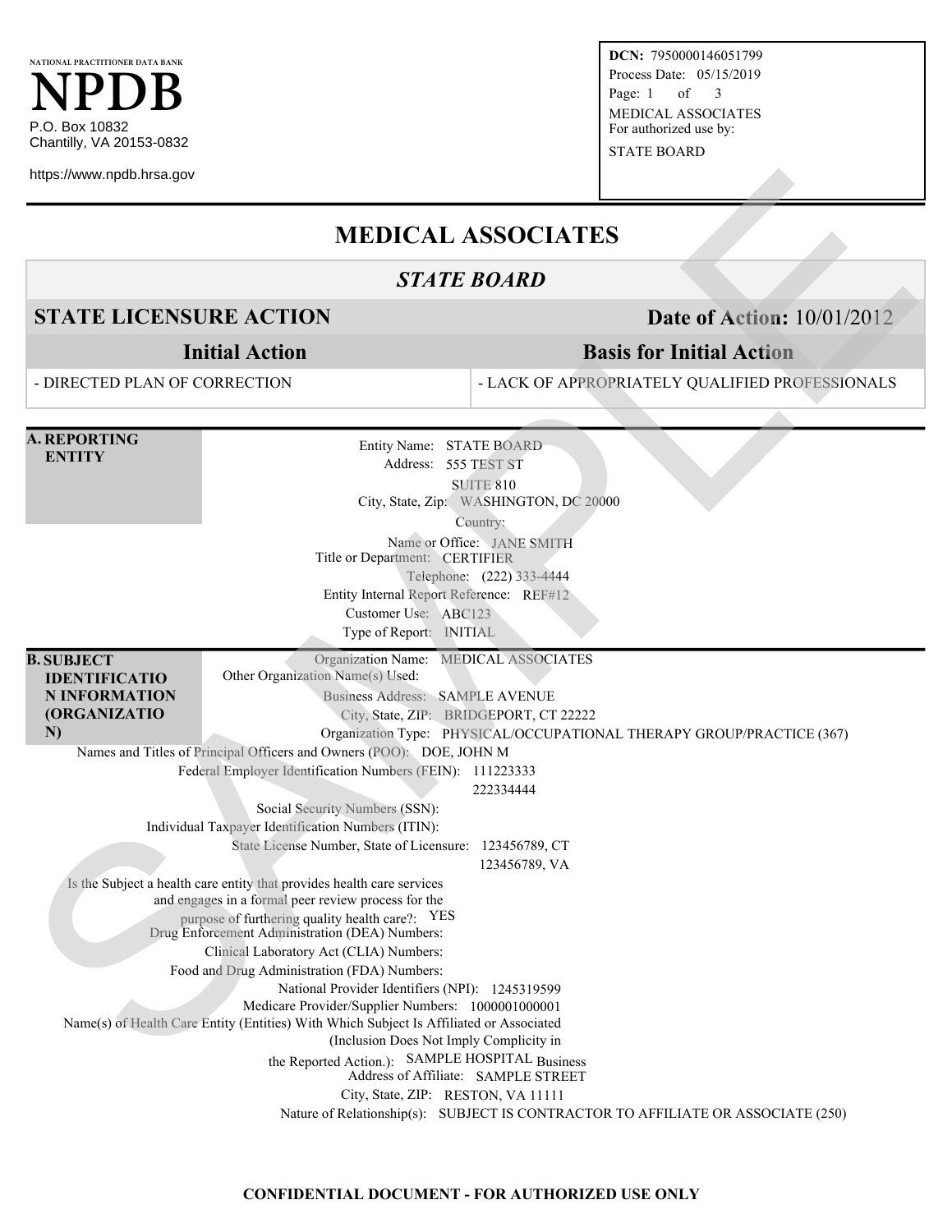| NATIONAL PRACTITIONER DATA BANK                                                                                                             |                                                                                                                                                                                                                                  |                                                                                                                 | DCN: 7950000146051799                                                                                                                            |  |
|---------------------------------------------------------------------------------------------------------------------------------------------|----------------------------------------------------------------------------------------------------------------------------------------------------------------------------------------------------------------------------------|-----------------------------------------------------------------------------------------------------------------|--------------------------------------------------------------------------------------------------------------------------------------------------|--|
|                                                                                                                                             |                                                                                                                                                                                                                                  | Process Date: 05/15/2019                                                                                        |                                                                                                                                                  |  |
| NPDB                                                                                                                                        |                                                                                                                                                                                                                                  |                                                                                                                 | Page: 2<br>of<br>3                                                                                                                               |  |
|                                                                                                                                             |                                                                                                                                                                                                                                  |                                                                                                                 | <b>MEDICAL ASSOCIATES</b>                                                                                                                        |  |
| P.O. Box 10832                                                                                                                              |                                                                                                                                                                                                                                  |                                                                                                                 | For authorized use by:                                                                                                                           |  |
| Chantilly, VA 20153-0832                                                                                                                    |                                                                                                                                                                                                                                  |                                                                                                                 | <b>STATE BOARD</b>                                                                                                                               |  |
| https://www.npdb.hrsa.gov                                                                                                                   |                                                                                                                                                                                                                                  |                                                                                                                 |                                                                                                                                                  |  |
| <b>C. INFORMATION</b><br><b>REPORTED</b>                                                                                                    |                                                                                                                                                                                                                                  | Type of Adverse Action: STATE LICENSURE<br>Basis for Action: LACK OF APPROPRIATELY QUALIFIED PROFESSIONALS (32) |                                                                                                                                                  |  |
|                                                                                                                                             | Name of Agency or Program                                                                                                                                                                                                        |                                                                                                                 |                                                                                                                                                  |  |
|                                                                                                                                             | That Took the Adverse Action                                                                                                                                                                                                     |                                                                                                                 |                                                                                                                                                  |  |
|                                                                                                                                             | Specified in This Report: LICENSING AGENCY                                                                                                                                                                                       |                                                                                                                 |                                                                                                                                                  |  |
|                                                                                                                                             | Adverse Action<br>Classification Code(s): DIRECTED PLAN OF CORRECTION (3202)                                                                                                                                                     |                                                                                                                 |                                                                                                                                                  |  |
|                                                                                                                                             | Date Action Was Taken: 09/22/2012 Date Action                                                                                                                                                                                    |                                                                                                                 |                                                                                                                                                  |  |
|                                                                                                                                             | Became Effective: 10/01/2012 Length of Action:                                                                                                                                                                                   |                                                                                                                 |                                                                                                                                                  |  |
| <b>INDEFINITE</b>                                                                                                                           |                                                                                                                                                                                                                                  |                                                                                                                 |                                                                                                                                                  |  |
| Total Amount of Monetary Penalty,                                                                                                           |                                                                                                                                                                                                                                  |                                                                                                                 |                                                                                                                                                  |  |
| ${\rm Assessment~and/or~Restritation:~~$1,000.00~Is}$ Subject Automatically Reinstated After                                                |                                                                                                                                                                                                                                  |                                                                                                                 |                                                                                                                                                  |  |
| Adverse Action Period Is Completed?:                                                                                                        |                                                                                                                                                                                                                                  |                                                                                                                 |                                                                                                                                                  |  |
| Description of Subject's Act(s) or Omission(s) or Other Reasons for                                                                         |                                                                                                                                                                                                                                  |                                                                                                                 |                                                                                                                                                  |  |
| Action(s) Taken and Description of Action(s) Taken<br>by Reporting Entity: DESCRIPTION                                                      |                                                                                                                                                                                                                                  |                                                                                                                 |                                                                                                                                                  |  |
| Subject identified in Section B has appealed the reported adverse action. Date of<br>X                                                      |                                                                                                                                                                                                                                  |                                                                                                                 |                                                                                                                                                  |  |
|                                                                                                                                             |                                                                                                                                                                                                                                  |                                                                                                                 |                                                                                                                                                  |  |
| Appeal: 10/01/2012                                                                                                                          |                                                                                                                                                                                                                                  |                                                                                                                 |                                                                                                                                                  |  |
| <b>D. SUBJECT</b><br><b>STATEMENT</b>                                                                                                       | If the subject identified in Section B of this report has submitted a statement, it appears in this section.                                                                                                                     |                                                                                                                 |                                                                                                                                                  |  |
|                                                                                                                                             |                                                                                                                                                                                                                                  |                                                                                                                 |                                                                                                                                                  |  |
|                                                                                                                                             |                                                                                                                                                                                                                                  |                                                                                                                 |                                                                                                                                                  |  |
|                                                                                                                                             |                                                                                                                                                                                                                                  |                                                                                                                 |                                                                                                                                                  |  |
| <b>E. REPORT STATUS</b><br>Unless a box below is checked, the subject of this report identified in Section B has not contested this report. |                                                                                                                                                                                                                                  |                                                                                                                 |                                                                                                                                                  |  |
|                                                                                                                                             | This report has been disputed by the subject identified in Section B.                                                                                                                                                            |                                                                                                                 |                                                                                                                                                  |  |
|                                                                                                                                             |                                                                                                                                                                                                                                  |                                                                                                                 |                                                                                                                                                  |  |
|                                                                                                                                             | At the request of the subject identified in Section B, this report is being reviewed by the Secretary of the U.S.<br>Department of Health and Human Services to determine its accuracy and/or whether it complies with reporting |                                                                                                                 |                                                                                                                                                  |  |
| requirements. No decision has been reached.                                                                                                 |                                                                                                                                                                                                                                  |                                                                                                                 |                                                                                                                                                  |  |
| At the request of the subject identified in Section B, this report was reviewed by the Secretary of the U.S.                                |                                                                                                                                                                                                                                  |                                                                                                                 |                                                                                                                                                  |  |
|                                                                                                                                             | Department of Health and Human Services and a decision was reached. The subject has requested that the Secretary                                                                                                                 |                                                                                                                 |                                                                                                                                                  |  |
|                                                                                                                                             | reconsider the original decision.                                                                                                                                                                                                |                                                                                                                 |                                                                                                                                                  |  |
|                                                                                                                                             |                                                                                                                                                                                                                                  |                                                                                                                 |                                                                                                                                                  |  |
|                                                                                                                                             | At the request of the subject identified in Section B, this report was reviewed by                                                                                                                                               |                                                                                                                 |                                                                                                                                                  |  |
|                                                                                                                                             | the Secretary of the U.S. Department of Health and Human Services. The Secretary's decision<br>is shown below:                                                                                                                   |                                                                                                                 |                                                                                                                                                  |  |
|                                                                                                                                             |                                                                                                                                                                                                                                  |                                                                                                                 |                                                                                                                                                  |  |
|                                                                                                                                             | Date of Original Submission:                                                                                                                                                                                                     | 05/15/2019                                                                                                      |                                                                                                                                                  |  |
|                                                                                                                                             | Date of Most Recent Change:                                                                                                                                                                                                      | 05/15/2019                                                                                                      |                                                                                                                                                  |  |
|                                                                                                                                             |                                                                                                                                                                                                                                  |                                                                                                                 |                                                                                                                                                  |  |
|                                                                                                                                             | This report is maintained under the provisions of: Section 1921                                                                                                                                                                  |                                                                                                                 |                                                                                                                                                  |  |
|                                                                                                                                             |                                                                                                                                                                                                                                  |                                                                                                                 | The information contained in this report is maintained by the National Practitioner Data Rapk for restricted use under the provisions of Section |  |

### **This report is maintained under the provisions of:** Section 1921

The information contained in this report is maintained by the National Practitioner Data Bank for restricted use under the provisions of Section 1921 of the Social Security Act, and 45 CFR Part 60. All information is confidential and may be used only for the purpose for which it was disclosed. Disclosure or use of confidential information for other purposes is a violation of federal law. For additional information or clarification, contact the reporting entity identified in Section A.